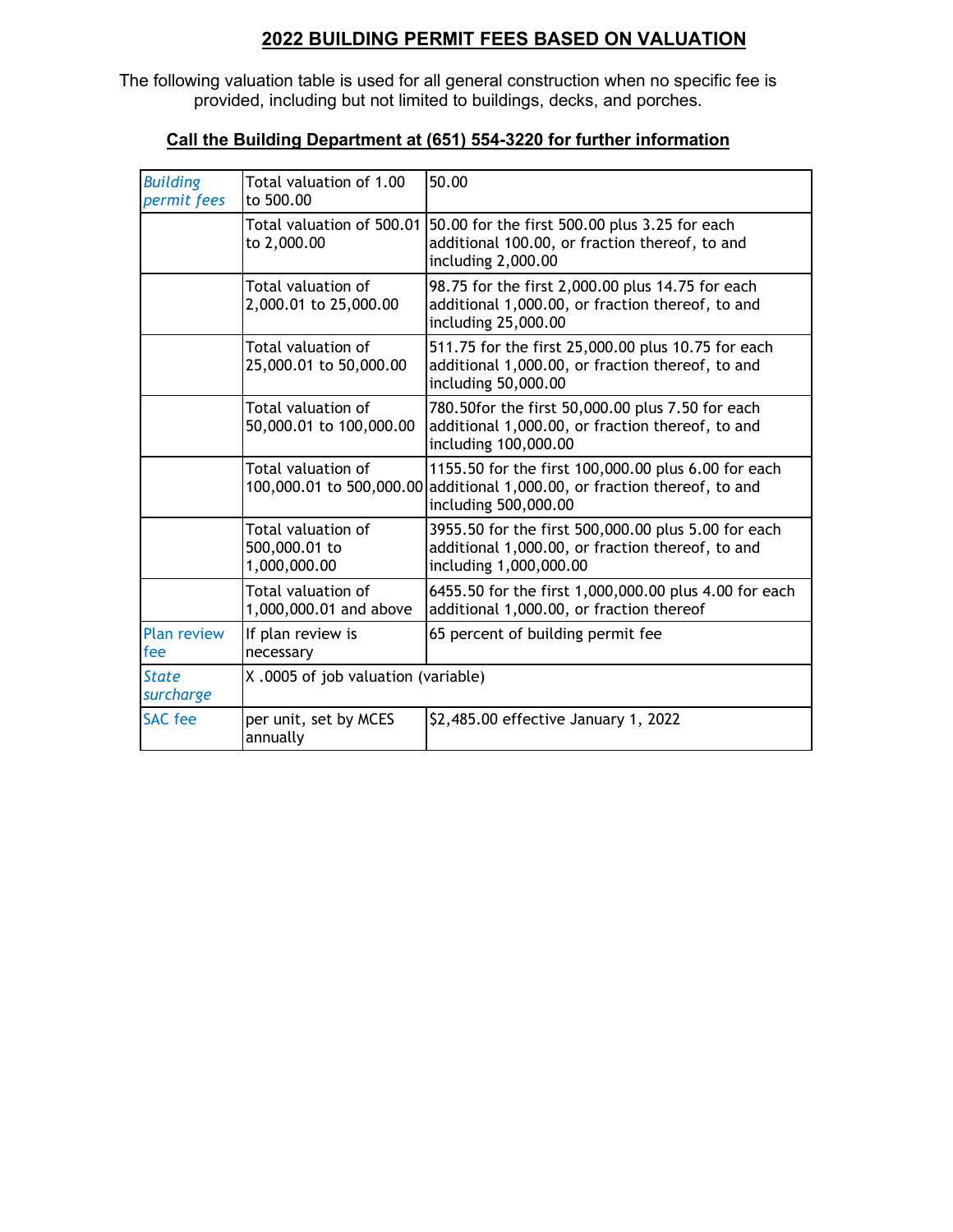| <b>BUILDING (New Construction)</b>                                   | Based on valuation plus plan<br>review fee                    | x.0005 of valuation |
|----------------------------------------------------------------------|---------------------------------------------------------------|---------------------|
| <b>DEMOLITION</b> (Residential)                                      | \$100                                                         | 1.00                |
| <b>DEMOLITION (Commercial)</b>                                       | Based on valuation                                            | x.0005 of valuation |
| <b>ESCROW FEE New Residential</b>                                    | \$1,000                                                       |                     |
| <b>ESCROW FEE New Commercial</b>                                     | \$3,000 per acre or \$1,000<br>whichever is greater           |                     |
| INSPECTION FEE OR ADDITIONAL PLAN \\$63.25 per hour<br><b>REVIEW</b> |                                                               |                     |
| <b>LICENSE VERIFICATION FEE</b>                                      | \$5.00                                                        |                     |
| <b>PERMIT REFUND</b>                                                 | \$5.00 Administrative Charge                                  |                     |
| <b>Certificate of Occupancy</b>                                      | \$25.00                                                       |                     |
| <b>Driveway Access Permit</b>                                        | \$25.00                                                       |                     |
| In-ground Swimming Pool                                              | <b>Based on valuation</b>                                     | x.0005 of valuation |
| <b>Retaining Wall (over 4 feet)</b>                                  | <b>Based on valuation</b>                                     | x.0005 of valuation |
| <b>Mobile Home Installation</b>                                      | Based on valuation of contract  x.0005 of valuation<br>amount |                     |
| <b>Grading/Filling</b>                                               | 150.00 (per calendar year)                                    | No surcharge        |
| <b>ROOF</b>                                                          |                                                               |                     |
| *House only                                                          | 100.00                                                        | 1.00                |
| *Garage only                                                         | 50.00                                                         | 1.00                |
| *House and Garage                                                    | 150.00                                                        | 1.00                |
| *Roof Repair                                                         | 100.00                                                        | 1.00                |
| *Roof and Siding                                                     | 150.00                                                        | 1.00                |
| *Roof and Windows                                                    | 150.00                                                        | 1.00                |
| *Roof and Doors                                                      | 150.00                                                        | 1.00                |
| *Roof, Siding and Windows                                            | 200.00                                                        | 1.00                |
| <b>SIDING</b>                                                        |                                                               |                     |
| *House only                                                          | 120.00                                                        | 1.00                |
| *Garage only                                                         | 75.00                                                         | 1.00                |
| *House and Garage                                                    | 160.00                                                        | 1.00                |
| *Siding Repair                                                       | 100.00                                                        | 1.00                |
| *Siding and Roof                                                     | 150.00                                                        | 1.00                |
| *Siding and Windows                                                  | 150.00                                                        | 1.00                |
| *Siding & Doors                                                      | 150.00                                                        | 1.00                |
| *Siding, Roof and Windows                                            | 200.00                                                        | 1.00                |
| Door/Window (1 opening)                                              | 50.00                                                         | 1.00                |
| Doors/Windows (2 or more)                                            | 100.00                                                        | 1.00                |
| <b>Overhead Garage Door</b>                                          | 100.00                                                        | 1.00                |
| <b>Draintile</b>                                                     | 200.00                                                        | 1.00                |
| <b>MECHANICAL - Residential</b>                                      | 25.00 Permit fee (base charge) $ 1.00$                        |                     |
| * Air Conditioner/Refrigeration                                      | 30.00                                                         |                     |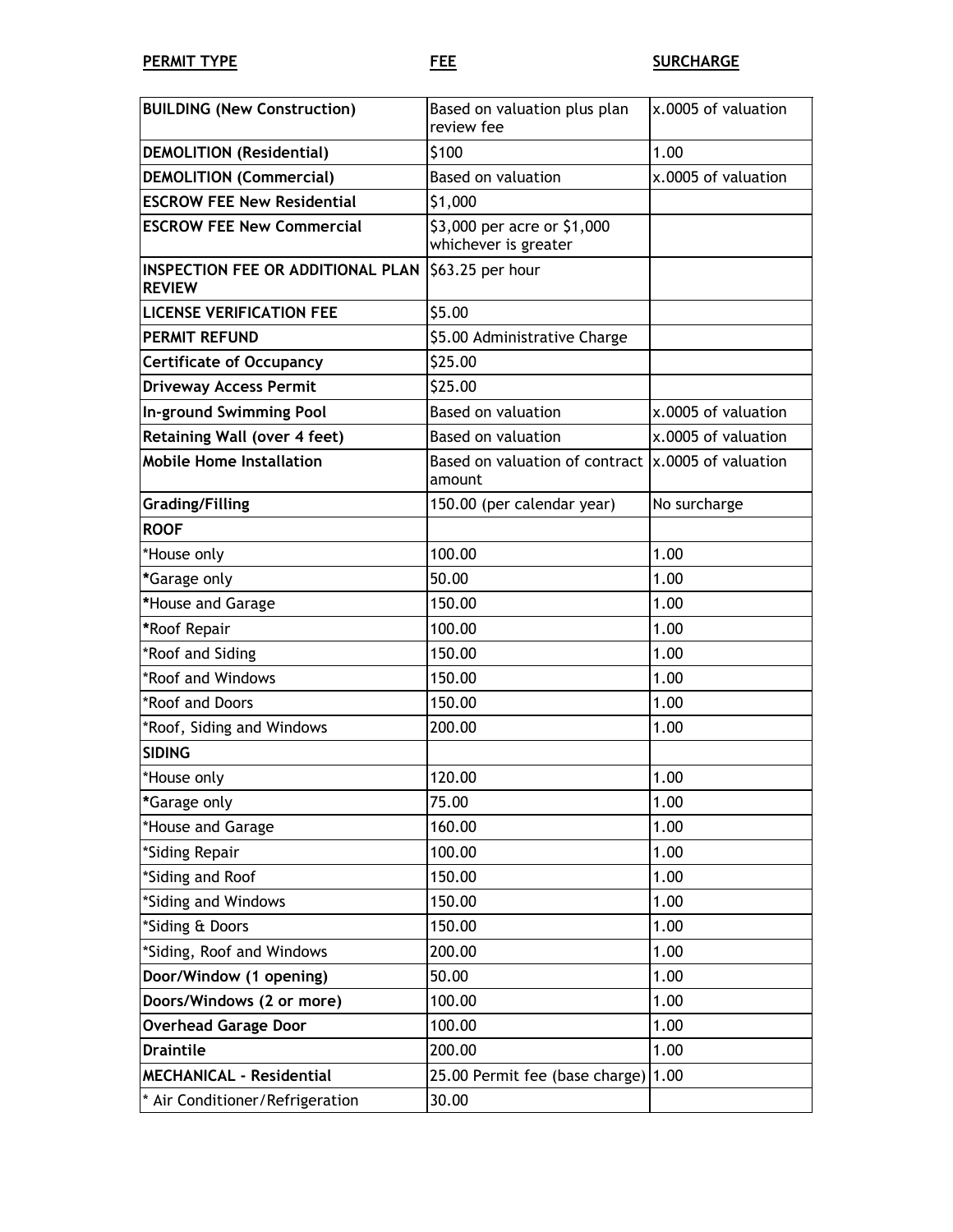| * Handler                                                  | 30.00                                                              |                     |
|------------------------------------------------------------|--------------------------------------------------------------------|---------------------|
| * Duct work                                                | 30.00                                                              |                     |
| * Electric air filters                                     | 30.00                                                              |                     |
| * Fireplace                                                | 30.00                                                              |                     |
| * Furnace/Boiler                                           | 30.00                                                              |                     |
| * Gas piping/steam/radiator                                | 40.00 each                                                         |                     |
| * Humidifier                                               | 30.00                                                              |                     |
| * Ventilation                                              | 30.00                                                              |                     |
| <b>MECHANICAL &amp; PLUMBING -</b><br><b>Commercial</b>    |                                                                    | x.0005 of valuation |
| Under \$3,500 valuation (1 inspection)                     | 75.00                                                              |                     |
| Under \$3,500 valuation (2 inspections)                    | 125.00                                                             |                     |
| Over \$3,500 valuation                                     | 2% of valuation or<br>minimum \$225.00                             |                     |
| MISCELLANEOUS/ZONING                                       |                                                                    |                     |
| *Asphalt/Concrete                                          | value-based: 20.00 per<br>1,000.00 in value or fraction<br>thereof | No surcharge        |
| *Dumpster placed in street                                 | 20.00                                                              | No surcharge        |
| *Fence                                                     | 30.00 (Site plan required)                                         | No surcharge        |
| *Storage POD/Temporary Bldg.                               | 20.00 Good for 14 days (2 per<br>year)                             |                     |
| <b>PERMANENT SIGN</b>                                      | <b>Based on valuation</b>                                          | No surcharge        |
| <b>TEMPORARY SIGN</b>                                      | 20.00 Good for 30 days (4 per<br>year)                             | No surcharge        |
| <b>PLUMBING Residential</b>                                | 25.00 Permit fee (base charge)                                     | 1.00                |
| * Water heater/water softener                              | 30.00                                                              |                     |
| * Lawn sprinkler system                                    | 50.00                                                              |                     |
| * Plumbing fixtures                                        | 10.00 each                                                         |                     |
|                                                            |                                                                    |                     |
| * Water/Sewer<br>repair/connect/disconnect                 | 35.00 each                                                         |                     |
| * Water/Sewer hook-up fee<br>(if assessments are not paid) | 40.00 per lineal foot                                              |                     |
| * Above ground pools                                       | 25.00 (2,000 gallons and<br>above)                                 |                     |
| * Holding Tank                                             | 150.00                                                             |                     |
| <b>SEPTIC SYSTEMS</b>                                      | (set by county)                                                    |                     |
| * Dakota County permit fee                                 | 29.00                                                              |                     |
| * City fee                                                 | 10.00                                                              |                     |
| * Inspection fee                                           | 30.00                                                              |                     |
|                                                            |                                                                    |                     |
| <b>ELECTRICAL PERMITS</b>                                  |                                                                    |                     |
| Service/Power Supply 0-400 Amp                             | 40.00 each                                                         |                     |
| Service/Power Supply 401-800 Amp                           | 70.00 each                                                         |                     |